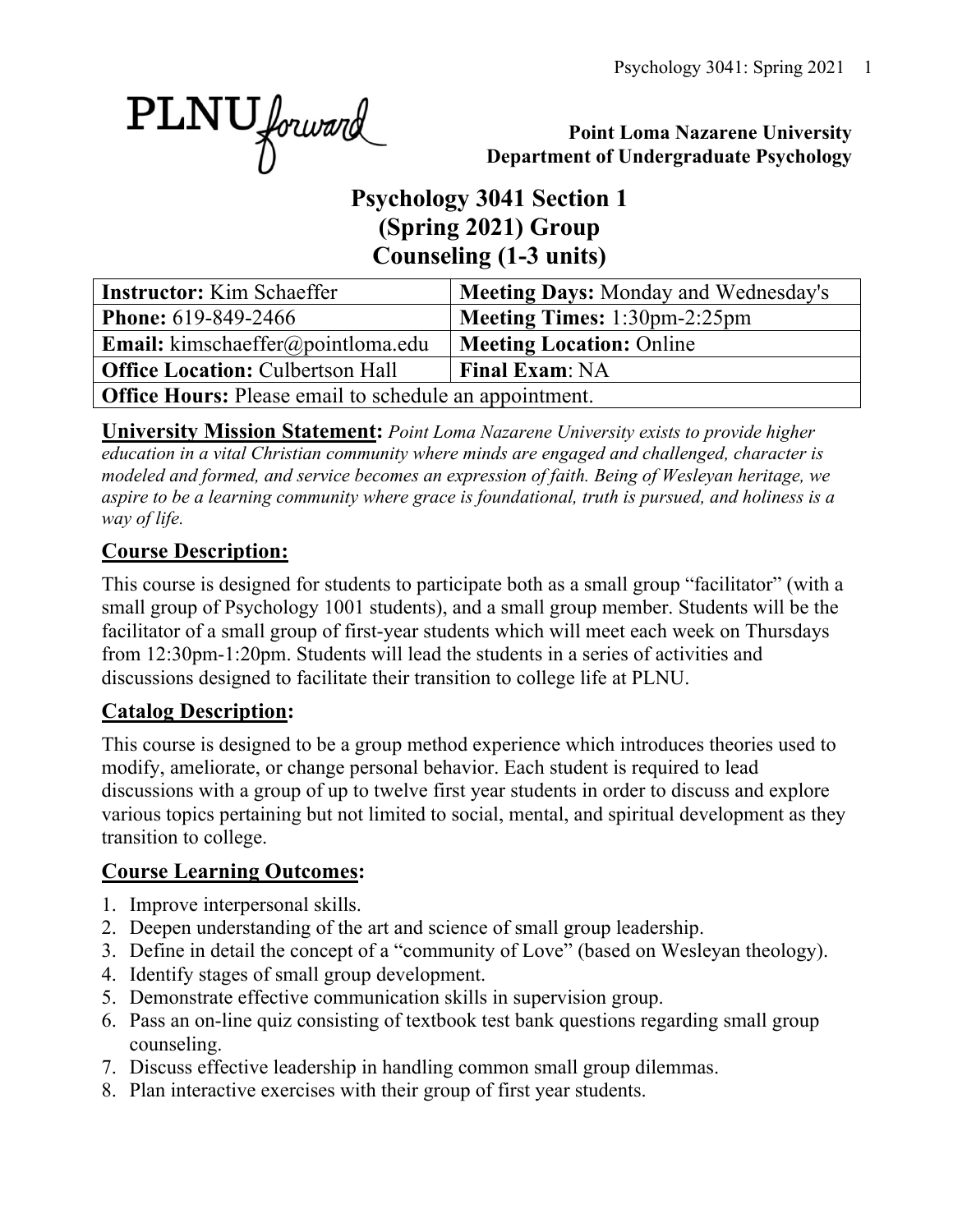### **Course Texts (Required):**

Chen, M., & Rybak, C. J. (2004). *Group leadership skills –* 2nd edition. Belmont, CA: Brooks/Cole.

### **Course Requirements:**

- 1. Participation: Participation is required and is figured into your final grade.
- 2. Quizzes: Students are expected to read the assigned text and complete all 10 reading quizzes. Students may elect to complete an optional  $11<sup>th</sup>$  reading quiz at the end of the semester which can be used to replace any missed quiz. Given this, there will be no make-ups for any quiz without prior permission from the instructor and all quizzes are to be submitted on time. Descriptions of all quizzes are listed on canvas.
- 3. Reflection Assignments: There will be a total of 10 reflection assignments due throughout the semester. Students may elect to complete an optional 11<sup>th</sup> reflection assignment at the end of the semester which can be used to replace any missed assignment. There will be no make-ups for any assignment without prior permission from the instructor and all assignments are to be submitted on time. Descriptions of all reflection assignments and grading rubrics are listed on canvas.
- 4. Group Perceptions Paper: Students are required to write a paper in which they will be asked share their observations about the individual group members, their own participation, and the group process. A description of the group perceptions paper and the grading rubric is listed on canvas.
- 5. Final Reflection Paper: In lieu of a final exam, students are required to write a paper in which they will be asked to demonstrate that they have learned about themselves, others, and the process of small group development though this course. A description of the final reflection paper and the grading rubric is listed on canvas.
- 6. Data Entry: Students are expected to enter small group member attendance and indicate the completion of any relevant small group assignments in canvas on a weekly basis. Successful entry of this data into canvas is required and figured into your final grade.

# **Grading:**

| Participation: (200 pts) 40%     |                  |       |     |          | Assignments: $(100 \text{ pts}) 20\%$ |                                |               |      |                                 |                 |  |
|----------------------------------|------------------|-------|-----|----------|---------------------------------------|--------------------------------|---------------|------|---------------------------------|-----------------|--|
| Quizzes $(100 \text{ pts}) 20\%$ |                  |       |     |          |                                       | Papers $(50 \text{ pts}) 10\%$ |               |      |                                 |                 |  |
|                                  |                  |       |     |          | Data Entry $(50 \text{ pts}) 10\%$    |                                |               |      |                                 |                 |  |
|                                  |                  |       |     |          | Total: (500 pts) 100%                 |                                |               |      |                                 |                 |  |
|                                  | Percentage Score |       |     |          |                                       |                                |               |      |                                 |                 |  |
| $\mathbf{A}$<br>$=$              | $93 - 100\%$     | $B+$  | $=$ | 88-89%   | $C+$                                  |                                | $= 77 - 79\%$ | $1+$ | $\displaystyle \qquad \qquad =$ | $62 - 64\%$     |  |
|                                  | $A - = 90-92\%$  | B     | $=$ | 84-87%   | $\mathbf C$                           |                                | $= 70 - 76\%$ | D    |                                 | $= 55-61\%$     |  |
|                                  |                  | $B-$  | $=$ | 80-83%   | $C$ -                                 |                                | $= 65-69\%$   | D-   | $=$                             | $50 - 54\%$     |  |
|                                  |                  |       |     |          |                                       |                                |               | F    | $=$                             | Below 50%       |  |
| Z Score                          |                  |       |     |          |                                       |                                |               |      |                                 |                 |  |
| $A = 1.33$                       |                  | $B+$  | $=$ | 0.67     | $C+$                                  |                                | $= -0.33$     | $D+$ |                                 | $= -1.67$       |  |
| $A - = 1$                        |                  | B     |     | $= 0.33$ | $\mathcal{C}$                         |                                | $= -1$        | D    | $=$                             | $-2$            |  |
|                                  |                  | $B -$ | $=$ | $\theta$ | $C$ -                                 |                                | $= -1.33$     | $D-$ |                                 | $= -2.33$       |  |
|                                  |                  |       |     |          |                                       |                                |               | F    |                                 | $=$ Below -2.33 |  |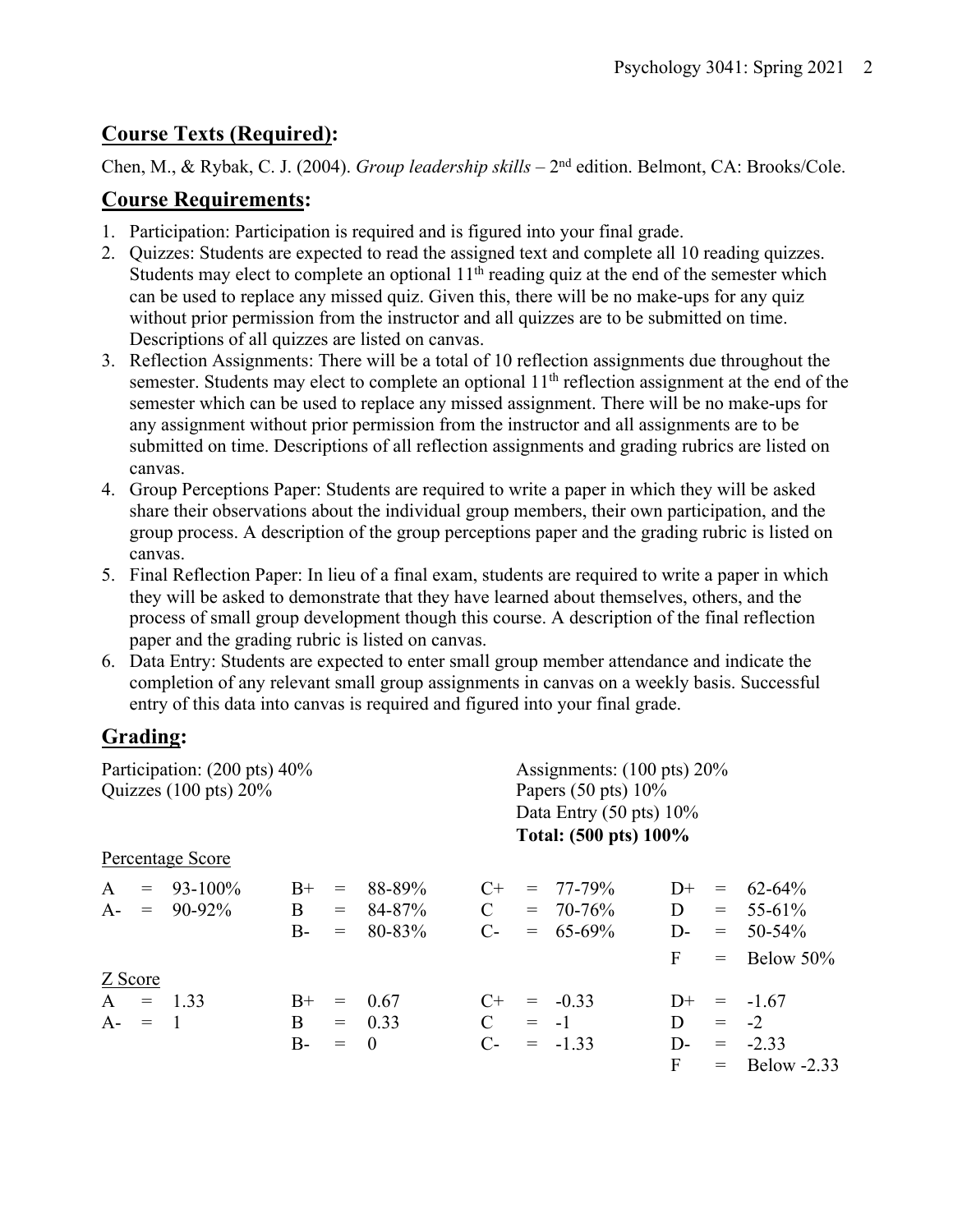# **Course Policies:**

- 1. Attendance: Students may choose to miss a total of 3 class discussion sessions for any reason throughout the semester. However, students risk being de-enrolled in the event that they miss 4 class discussion sessions or more (i.e., if absences exceed 20 percent of class meetings).
- 2. Participation: As the facilitation of a small group is an essential component to this course, students risk a one-third grade reduction in this course if they fail to facilitate any of their PSY1001 meetings without prior permission from their instructor. In addition, students also risk one-third grade reduction in this course if they fail to participate in 3 or more of their PSY3041 meetings without prior permission by the instructor.
- 3. Quizzes and Assignments: There will be no make-ups for any quiz or assignment without prior permission from the instructor.

### **Attendance and Participation Policy:**

Regular and punctual attendance at all synchronous class sessions is considered essential to optimum academic achievement. If the student is absent for more than 10 percent of class sessions (virtual or face-to-face), the faculty member will issue a written warning of de-enrollment. If the absences exceed 20 percent, the student may be de-enrolled without notice until the university drop date or, after that date, receive the appropriate grade for their work and participation. In some courses, a portion of the credit hour content will be delivered asynchronously and attendance will be determined by submitting the assignments by the posted due dates. If absences exceed these limits but are due to university excused health issues, an exception will be granted. A day of attendance in asynchronous content is determined as contributing a substantive note, assignment, discussion, or submission by the posted due date. Failure to meet these standards will result in an absence for that day. Instructors will determine how many asynchronous attendance days are required each week. A complete description of the Academic Policies along can be found in the Undergraduate Academic Catalog.

### **Course Credit Hour Information:**

In the interest of providing sufficient time to accomplish the stated Course Learning Outcomes, this class meets the PLNU credit hour policy for a 3 unit class delivered over 15 weeks. It is anticipated that students will spend a minimum of 37.5 participation hours per credit hour on their coursework. For this course, students will spend an estimated 112.5 total hours meeting the course learning outcomes. The time estimations are provided in the Canvas modules.

# **Academic Honesty Policy:**

Students should demonstrate academic honesty by doing original work and by giving appropriate credit to the ideas of others. Academic dishonesty is the act of presenting information, ideas, and/or concepts as one's own when in reality they are the results of another person's creativity and effort. A faculty member who believes a situation involving academic dishonesty has been detected may assign a failing grade for that assignment or examination, or, depending on the seriousness of the offense, for the course. Faculty will follow and students may appeal using the procedures in the University Catalog. See the Academic Policies for definitions of kinds of academic dishonesty and for further policy information.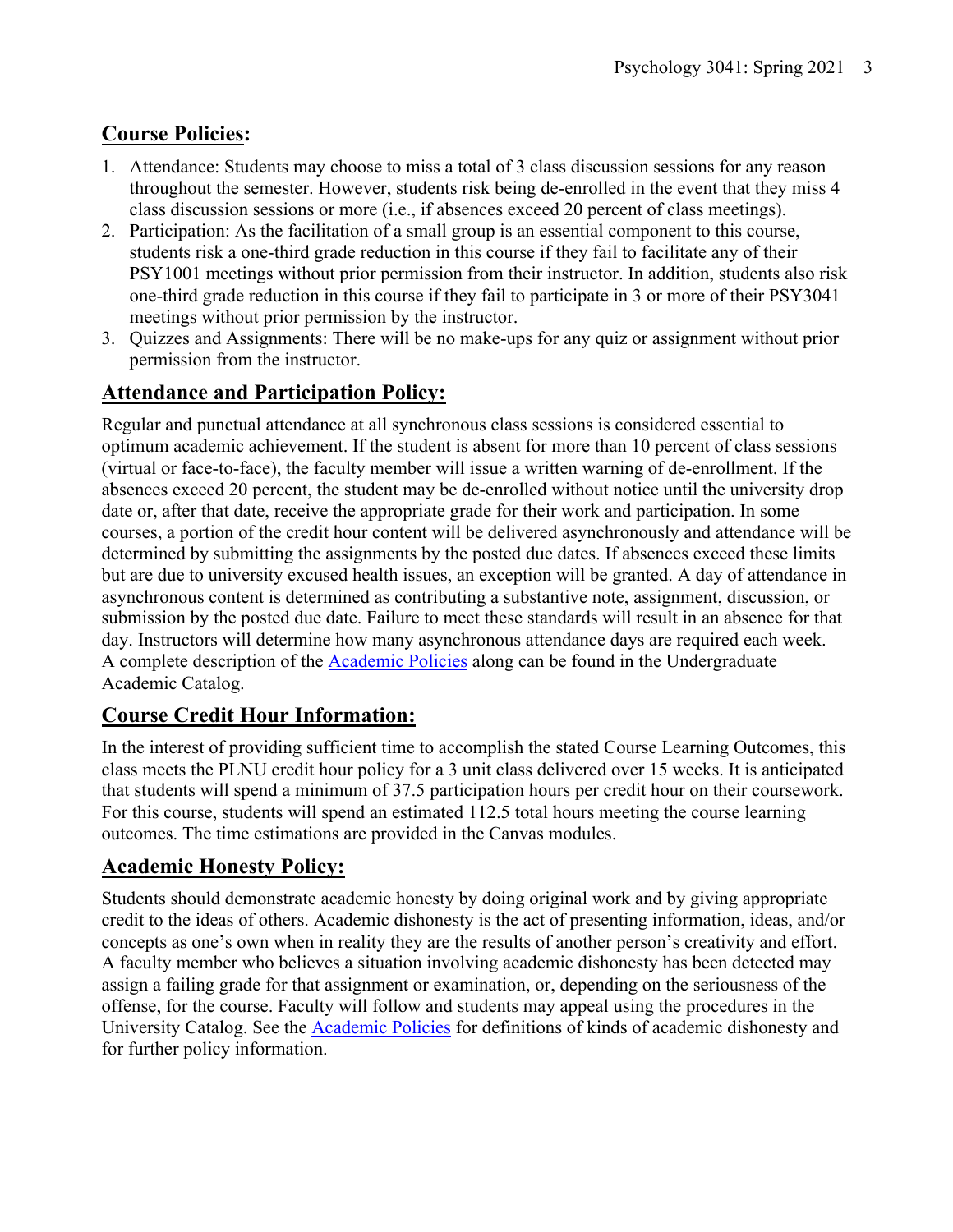### **Use of Technology**

In order to be successful in the online environment, you'll need to meet the minimum technology and system requirements; please refer to the Technology and System Requirements information. Additionally, students are required to have headphone speakers compatible with their computer available to use. If a student is in need of technological resources please contact student-techrequest@pointloma.edu. Problems with technology do not relieve you of the responsibility of participating, turning in your assignments, or completing your class work.

### **Copyright Policy:**

Point Loma Nazarene University, as a non-profit educational institution, is entitled by law to use materials protected by US Copyright Act for classroom education. Any use of those materials outside of the class may violate the law. More information on the PLNU Copyright Policy can be found online.

#### **State Authorization**

State authorization is a formal determination by a state that Point Loma Nazarene University is approved to conduct activities regulated by that state. In certain states outside California, Point Loma Nazarene University is not authorized to enroll online (distance education) students. If a student moves to another state after admission to the program and/or enrollment in an online course, continuation within the program and/or course will depend on whether Point Loma Nazarene University is authorized to offer distance education courses in that state. It is the student's responsibility to notify the institution of any change in his or her physical location. Refer to the map on State Authorization to view which states allow online (distance education) outside of California.

#### **Academic Accommodations:**

While all students are expected to meet the minimum standards for completion of this course as established by the instructor, students with disabilities may require academic adjustments, modifications, or auxiliary aids/services. At Point Loma Nazarene University (PLNU), these students are requested to register with the **Disability Resource Center** (DRC), located in the Bond Academic Center (DRC@pointloma.edu or 619-849-2381). The DRC's policies and procedures for assisting such students in the development of an appropriate academic adjustment plan (AP) allows PLNU to comply with Section 504 of the Rehabilitation Act and the Americans with Disabilities Act. Section 504(a) prohibits discrimination against students with special needs and guarantees all qualified students equal access to and benefits of PLNU programs and activities. After the student files the required documentation, the DRC, in conjunction with the student, will develop an AP to meet that student's specific learning needs. The DRC will thereafter email the student's AP to all faculty who teach course in which the student is enrolled each semester. The AP must be implemented in all such courses. If students do not wish to avail themselves of some or all of the elements of their AP in a particular course, it is the responsibility of those students to notify their professor in that course. PLNU highly recommends that DRC students speak with their professors during the first two weeks of each semester about the applicability of their AP in that particular course and/or if they do not desire to take advantage of some or all of the elements of their AP in that course. Students may find additional support through other campus offices as well including the Office of Spiritual Development, the Tutorial Center, and/or the Wellness Center.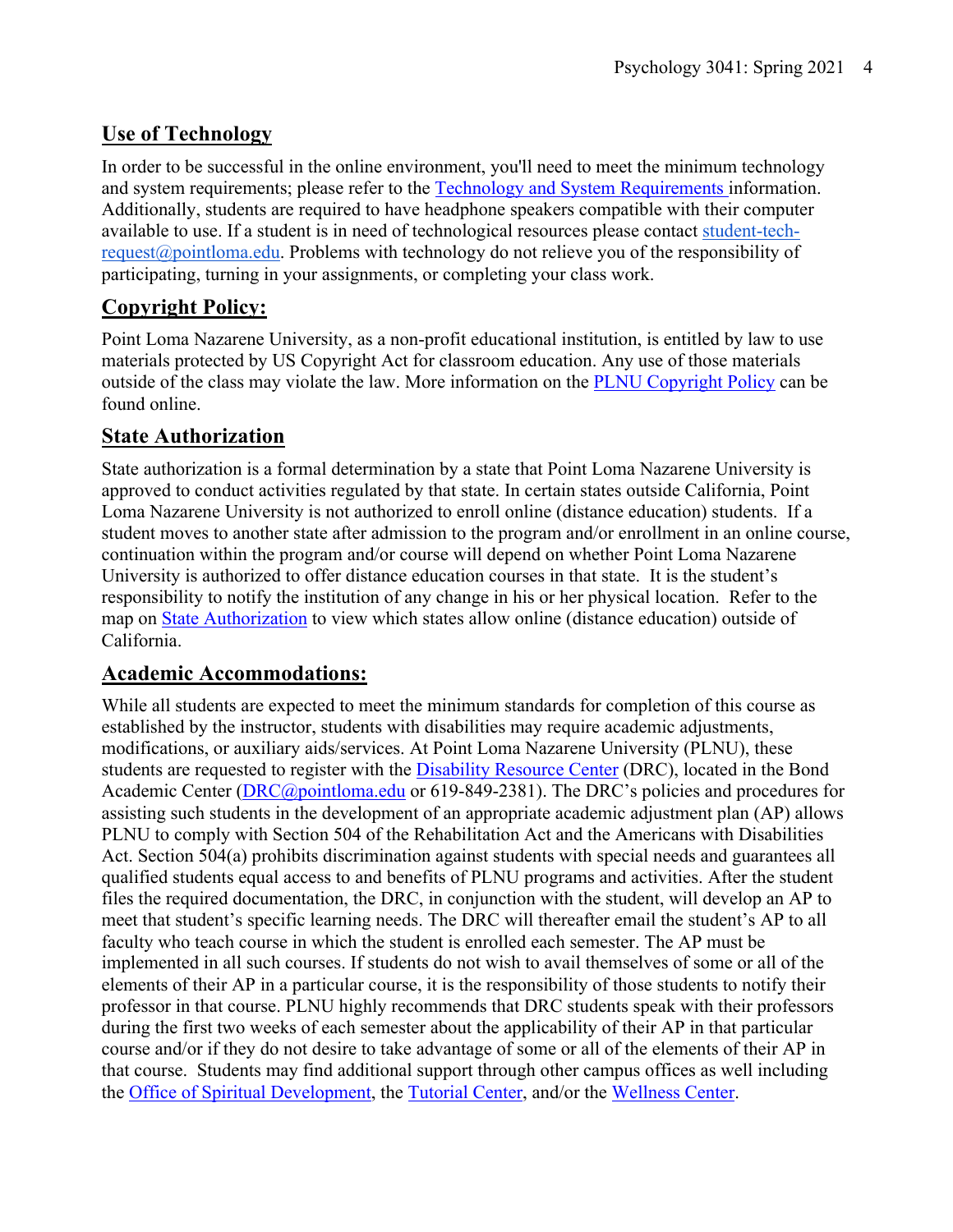#### **Introductory Group Comments:**

The Psychology 1001 small groups are designed to allow first-year students the opportunity to create a community of love where they can find support and encouragement during what can be a very stressful transition to college. The actual format and content of each of these communities will vary depending on the personality makeup of the group. *The role of the Psychology 3041 facilitator is to facilitate the development of the community but not to do the work for their group.*

Perhaps the best way to acquire the skills to lead a group is the experience being in a group. For this reason, Psychology 3041 will give you the opportunity to have a "group experience" where you can discuss areas of your own personal development in the same way you hope your group members will. *As a result, this class will likely be one of the easiest and most difficult classes you have ever taken!*

Given this, our class time will focus on handling administrative issues, processing issues that arise in the first-year groups, and using the class time to create a "community of love" discussion group ourselves. This course will use a didactic format in the first few weeks, and then will switch to an experiential method. Students who are uncomfortable and unwilling to participate in both aspects of the class should drop at the beginning of the semester. In this practicum the learning experiences will come as you interact with others and experience the stages of group development.

People experience feelings, thoughts, and exhibit behaviors and problems for a variety of reasons (e.g., cultural, gender-related, childhood upbringing, spiritual history). Yet, all people are embedded in a matrix of social relationships. We are social beings that become persons through relationships, develop problems and idiosyncrasies in and through relationships, and learn, grow and develop strengths and resiliencies in relationships. *Perhaps the greatest task of the human person is to develop and maintain close meaningful relationships.*

We have probably all longed, at one time or another, to clarify a relationship, to be really honest about our positive and negative feelings toward someone. We have probably also desired to receive honest reciprocal feedback about how we affect each other. In society this open communication is rarely engaged in due to many rules about who can say what to whom, including fear of hurting others and losing friends. In many families there are "no talk" rules about certain subjects. In the social laboratory of this class group these kinds of *honest exchanges are not only allowed but encouraged*. You can learn an incredible amount about yourself and your self-in-relation by honest interpersonal exploration. This may not be easy and at times may actually be very stressful, but if you can understand and work out your relationships with the members of the group, it often has significant rewards that carryover to the outside world.

The way you can best help yourself and the group is to *be honest and direct about your feelings in the group at that moment* (in the here-and-now) especially feelings toward other group members and the professor. This is the core of the group! This is not a forced confessional as all individuals have different rates for developing trust and openness.

At first the group may seem strange and frustrating. You may develop feelings of annoyance with the professor wanting them to supply you with answers. I urge you not to give up on the process